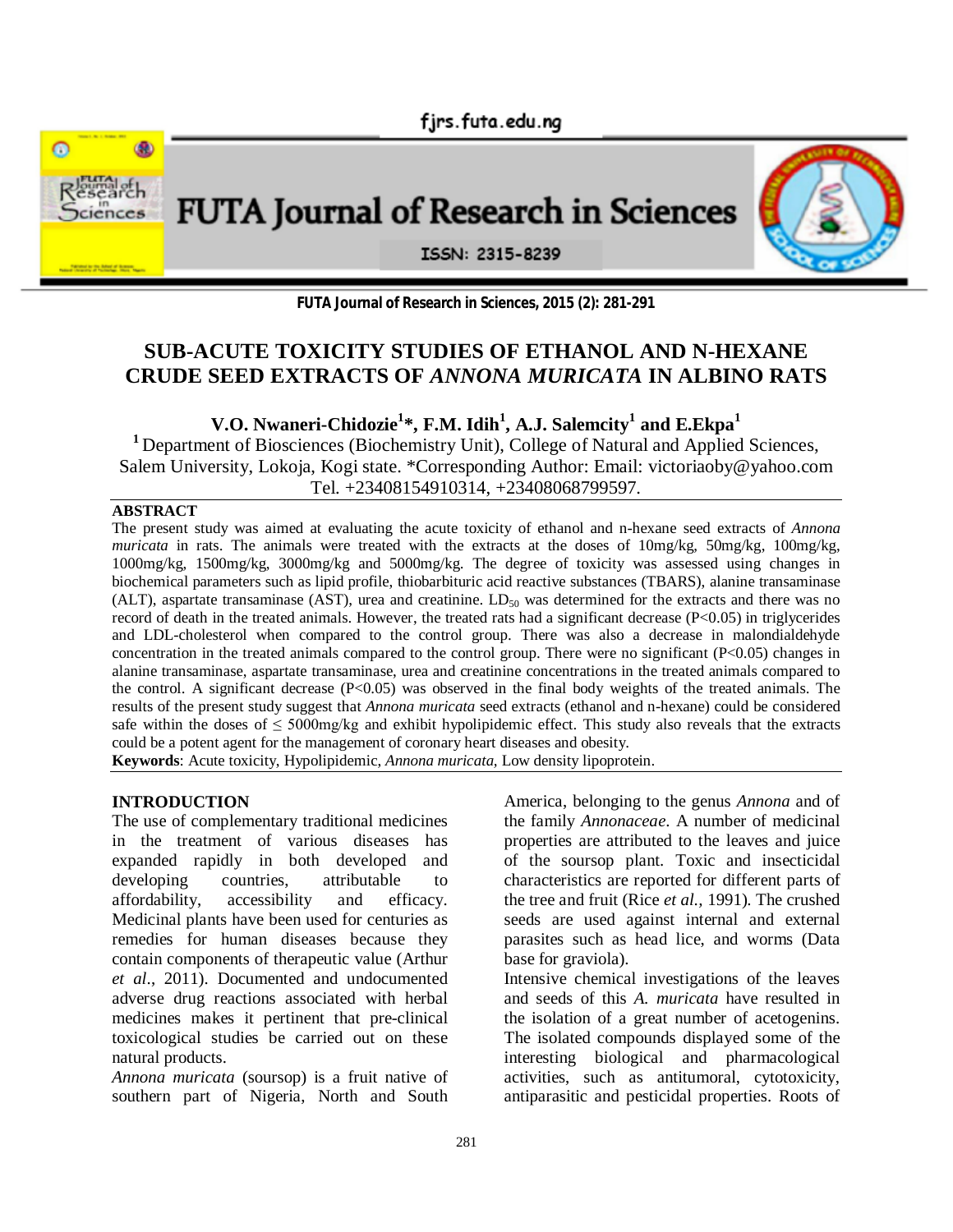this species are used in traditional medicine due to their antiparasitic and pesticidal properties (Christophe *et al.,* 2011).

Phytochemical test revealed that *Annona muricata* seed extracts contains secondary metabolites such as saponins, alkaloids and triterpenoids. These compounds are natural defense chemical compounds of plants produced in the plant tissues. They are toxic and can also act as poison to animals' body system (Gajalakshmi *et al*., 2012). Therefore acute and Sub-chronic toxicity evaluation is required to establish the potential adverse effects of this valuable underutilized fruit plant as suggested by Arthur *et al*., 2011.

In the present study, the sub- acute toxicity of ethanol and n-hexane seed extracts of *Annona muricata* was investigated in albino rats.

# **MATERIALS AND METHODS Preparation of Plant extract**

# The mature fruits of *Anonna muricata* were

collected from Abocho in Dekina local government area and Lokoja vicinity of Kogi state, Nigeria. They were identified by Mr. Omolokun a botanist in the department of biosciences Salem University Lokoja. The seeds were removed from the fruits and air dried at room temperature. The hard outer covers of the seeds were then broken manually to expose the inner fleshy core of the seeds, which were also air dried. About 1.5kg of the dried seeds was first coarse blended with a sterilized iron blender and further blended with an electrical blender to obtain a more fine powder. Extraction was achieved usng absolute ethanol and n-hexane respectively in a soxhlet extractor. The extracts were concentrated using a rotary evaporator, followed by oven drying at  $40^{\circ}$ c. The oven dried extracts were prepared into the different concentrations of 10mg/kg, 50mg/kg, 100mg/kg, 1000mg/kg, 1600mg/kg, 2900mg/kg and 5000mg/kg using olive oil as a vehicle.

# **Animals and treatments**

Fourty-four male albino rats (Wister strain) of about eight (8weeks) purchased from the biochemistry animal house of Salem University Lokoja, Nigeria were used. They were separated and acclimatized for one week prior to commencement of experiment. They were housed in plastic cages, and kept at room

temperature of  $25^\circ$ c. The room was maintained at 12 hours light and darkness condition and the animals were allowed access to food (growers' mash) and water ad libitum.

# **Experimental Design**

The animals were divided into 11 groups of four animals each. After an overnight fast, the groups were treated with different doses both of the ethanol and n-hexane extracts, reconstituted with olive oil. They were then observed for acute toxicity. The different groups are as shown below: control (olive oil, 0.3ml/kg); Group1 (10mg/kg n-hexane extract);Group2: (50mg/kg n-hexane extract); Group 3 (100mg/kg n-hexane extract); Group 4 (1000mg/kg n-hexane extract); Group 5 (1500mg/kg n-hexane extract); Group 6 (3000mg/kg n-hexane extract); Group 7 (5000mg/kg n-hexane extract); Group 8 (1500mg/kg ethanol extract); Group 9 (3000mg/kg ethanol extract); Group 10 (5000mg/kg ethanol extract).

# **Administration of Extract**

The extracts were orally administered using a canula (intubator). The animals were first treated with lower doses and observed for acute toxicity. Subsequently, they were treated with higher doses (1500mg/kg – 5000mg/kg). These groups were observed for two weeks. At the end of this period, the animals were fasted overnight prior to sacrifice. They were weighed and anesthetized using chloroform soaked in cotton wool and sacrificed by humane decapitation.

# **Preparation of Serum Sample**

Blood were then collected into a nonheparinized tubes and centrifuged at 3000RPM (using a Microfield centrifuge, Model 90-2) for 10 minutes. The sera were then decanted into another sample tubes and stored in the freezer for subsequent analysis.

#### **Preparation of Tissue Homogenates**

The vital organs ( liver, kidneys, heart, lungs and spleen) from each animal were rapidly excised during the sacrifice, washed with cold normal saline to remove excess blood, weighed and stored immediately at -  $4^{\circ}$ c. subsequently, the liver, heart and kidneys were homogenized (using a Bocsh PSB 570-2 homogenizer) in icecold phosphate buffer (pH 7.4). The homogenates were centrifuged at 3000 RPM for 15 minutes and the supernatant decanted and kept in the fridge for subsequent analysis.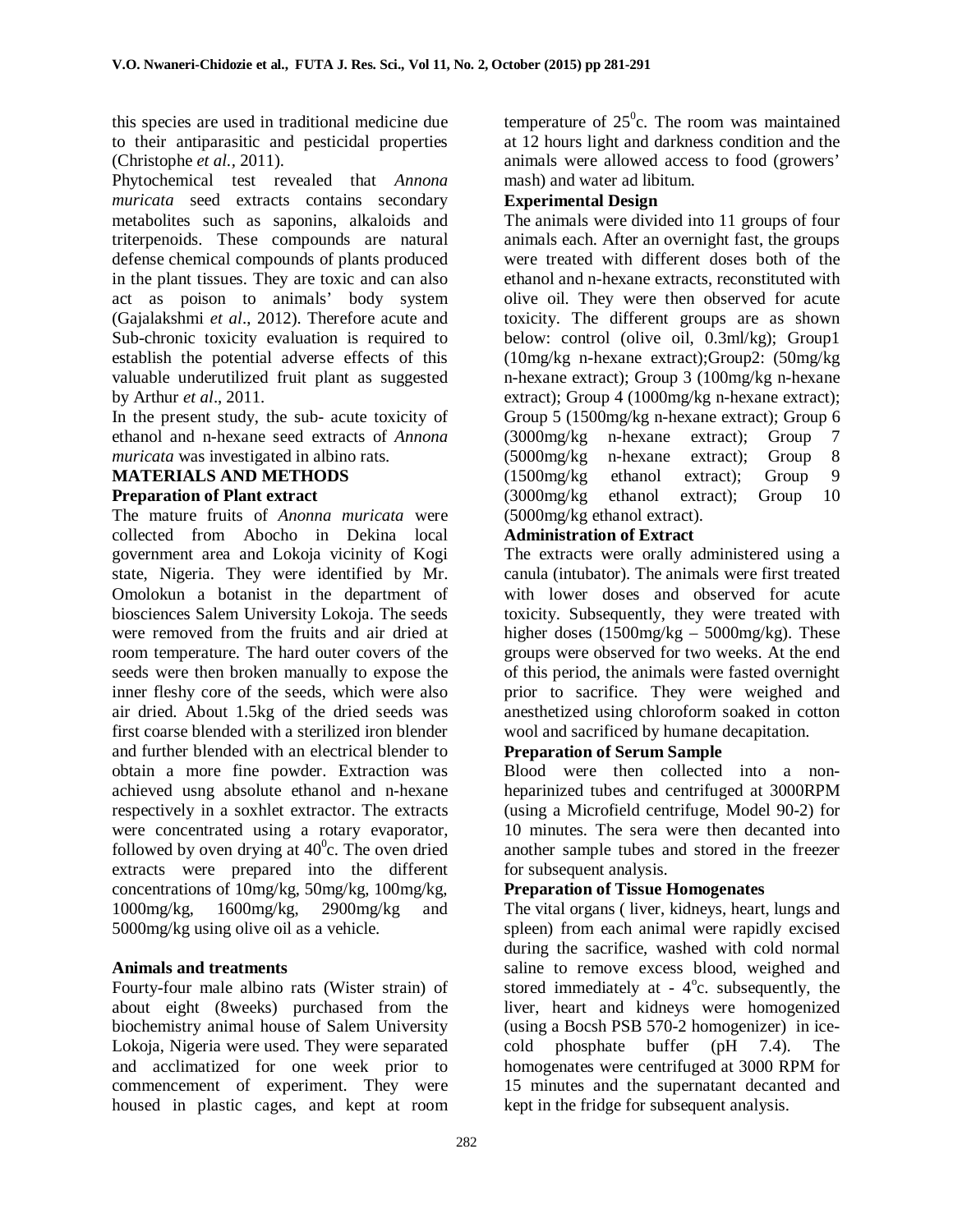# **Acute Toxicity Study**

The lethal dose (LD50) of the plant extract was determined by method of Lorke (1983). The animals were handled in accordance with international principles guiding the use and handling of experimental animals (United State National Institute for Health, 1985). In the first phase rats were treated with the extract at doses of 10, 50, 100 and 1000mg/kg body weight orally. They were observed for 24 hours for signs of toxicity. In the second phase, the animals were treated with the extracts at doses of 1500, 3000 and 5000mg/kg body weight orally. The median lethal dose (LD50) was calculated using the second phase.

# **Assessment of Lipid Peroxidation**

Thiobarbituric acid reacting substances (TBARS) in tissues was estimated by the method of Torres *et al*., (2004).

Two milliliter of thiobarbituric acid (TBA) and trichloro acetate (TCA) was added to 50µl of the tissue homogenates respectively. The mixture was incubated for 30 minutes at  $80^{\circ}$ c. The tubes were allowed to cool immediately under ice and centrifuged at 3000RPM for 15 minutes. The supernatant was measured using spectrophotometer at a wavelength of 535nm.

# **Determination of Liver Marker Enzymes in Serum**

Serum was used for the determination of aspartate aminotransaminase (AST) (Reitman and Frankel, 1957), alanine aminotransaminase (ALT) (Reitman and Frankel, 1957), Agappe assay kit (U.S.A) according to the manufacturer's instructions.

#### **Determination of Kidney Function**

Serum was used for the determination of creatinine (Tanganelli *et al*., 1982) and urea using Agappe assay kit (U.S.A) according to the manufacturer's instructions.

#### **Lipid Profile**

Serum was used for the assessment of lipid profile (Allein *et al*., 1974) using Agappe assay kit (U.S.A) according to the manufacturer's instructions.

#### **Statistical Analysis**

The results are expressed as mean  $\pm$  SD (n=4). The data was evaluated by one-way analysis of varince (ANOVA) using SPSS version 20. P values < 0.05 were considered statistically significant.

## **RESULTS**

## **Acute Toxicity Studies**

In the animals that were administered the extracts, no visible adverse reaction was observed up to 72 hour post-administration.

### **Body Weight, Organ Weights, and Relative Organ Weights**

Tables 1 and 2 show the effects of *Annona muricata* n-hexane and ethanol seed extracts on body weight, organ weights and relative organ weights of the treated animals. There was a significant decrease in the final body weights of the animals treated with ethanol and n-hexane extracts.

# **Lipid Profile**

Fig. 1 dipicts the effect of n-hexane seed extract on the lipid profile of the treated animals. There was a significant decrease in triglycerides concentration in rats treated with the n-hexane extract compared to the control group. There was also a significant decrease in LDL-Cholesterol concentration in rats treated with the extracts compared to the control group. No significant difference in HDL-Cholesterol concentration was observed in rats treated with the extract compared to the control group, except in the rats treated with 5000mg/kg of the extract.

Fig. 2 shows the effect of ethanol extract on the lipid profile of the treated rats.

A significant decrease in triglycerides concentration was observed in rats treated with the extract compared to the control group. There was also a significant decrease in LDLcholesterol and cholesterol concentration in rats treated with the extracts compared to the control group. HDL was significantly high especially in rats treated with 5000mg/kg of the extract.

# **Lipid Peroxidation**

Fig. 3 shows the effect of n-hexane extract on lipid peroxidation. There was a significant decrease in malondialdehyde concentration in the kidney and liver tissues of the treated rats compared with the control. No significant difference in malondialdehyde concentration was observed in the heart of rats treated with the extract compared to the control group.

Fig. 4 shows the effect of ethanol extract on lipid peroxidation.There was a significant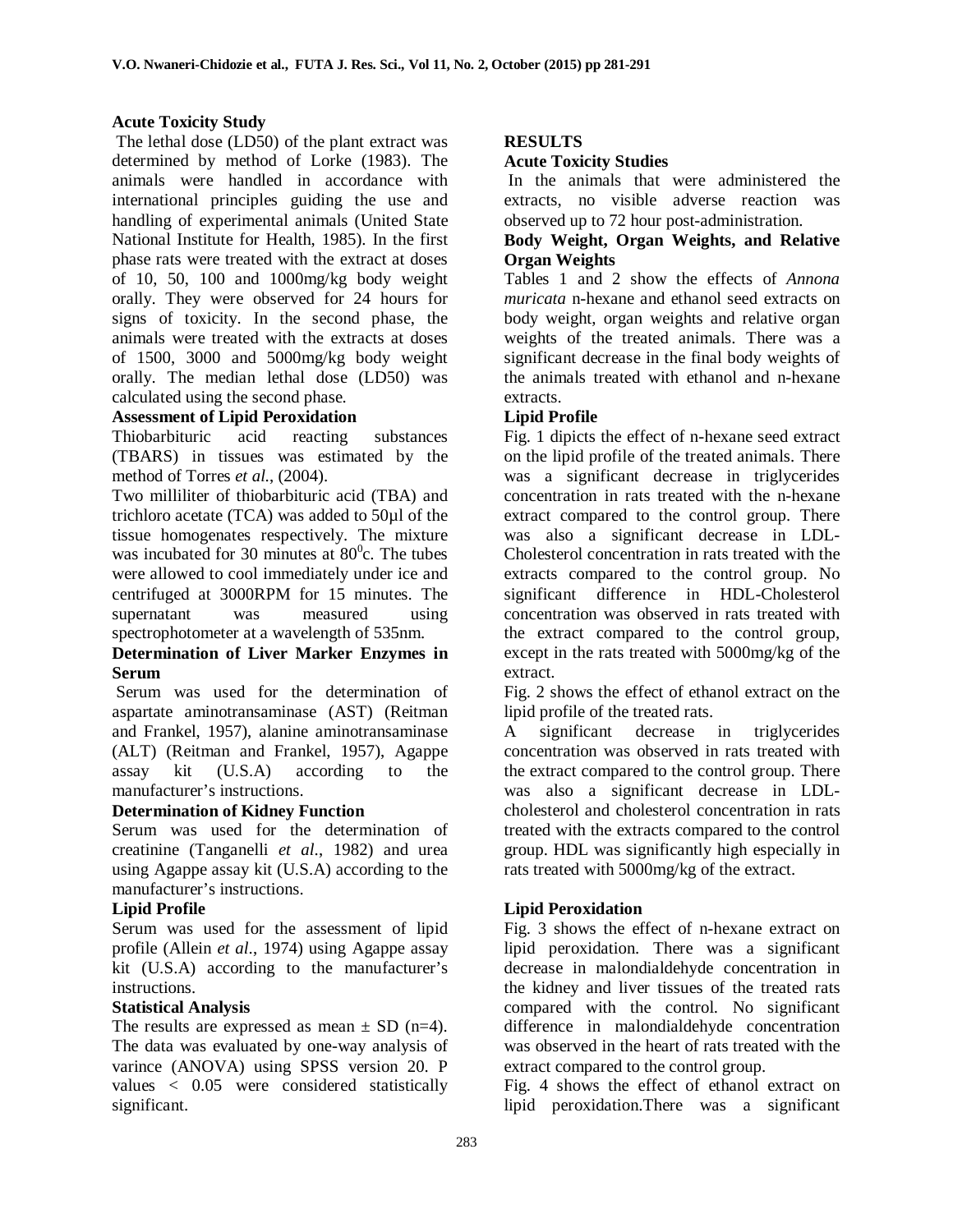difference (p< 0.05) in malondialdehyde concentration observed in the liver, heart and kidneys of rats treated with 3000mg/kg and 1500mg/kg of the extract compared to the control group

#### **Liver Function**

Figs. 5 and 6 show the effect of n-hexane and ethanol extracts on liver function. There was no significant difference in alanine aminotransferase (ALT) and aspartate aminotransferase (AST) concentrations in rats treated with the extracts compared to the control group.

#### **Renal Function**

Figs. 7 and 8 show the effect of n-hexane and ethanol extracts on renal function. There was no significant difference in urea and creatinine concentrations in the treated rats compared to the control group; however, there was an observed increase in creatinine concentration in rats treated with 1500mg/kg and 3000mg/kg of the ethanol extract compared to the control group.

**Table 1. Effect of** *Annona muricata* **n-hexane extract on body weights, organ weights and relative organ weight**.

| <b>Dose</b>     | <b>Initial</b><br>weight $(g)$ | Final<br>weight $(g)$ | <b>Heart</b><br>(g) | Liver<br>(g)    | <b>Kidney</b><br>(g) | <b>Spleen</b><br>(g) | Lungs<br>(g)    | <b>Relative</b><br>organ<br>weight (as<br>% body<br>weight)<br><b>Heart</b><br>liver |
|-----------------|--------------------------------|-----------------------|---------------------|-----------------|----------------------|----------------------|-----------------|--------------------------------------------------------------------------------------|
| Control         | 193.70±0.07                    | $207.70 \pm 0.07$     | $0.60 \pm 0.07$     | $6.20 \pm 0.07$ | $1.60 \pm 0.07$      | $0.07 \pm 0.14$      | $1.5 \pm 0.00$  | $0.29 \pm 100.00$<br>$2.99 \pm 100.00$                                               |
| $1500$ mg/ $kg$ | 278.70±0.07                    | 257.00±0.07           | $0.90 \pm 0.07$     | $7.30 \pm 0.00$ | $0.80 \pm 0.07$      | $0.90 \pm 0.07$      | $2.10\pm0.07$   | $0.35 \pm 100.00$<br>$2.84 \pm 0.00$                                                 |
| 3000mg/kg       | $254.30\pm0.07$                | $243.3 \pm 0.07$      | $0.70 \pm 0.07$     | $6.80 \pm 0.07$ | $0.80 \pm 0.00$      | $0.90 \pm 0.10$      | $1.50 \pm 0.07$ | $0.29 \pm 100.00$<br>$2.79 \pm 100.00$                                               |
| 5000mg/kg       | $161.50 \pm 0.00$              | $151.50\pm0.00$       | $0.70 \pm 0.00$     | $5.50 \pm 0.00$ | $0.70 \pm 0.10$      | $0.40 \pm 0.00$      | $1.20 \pm 0.00$ | $\ast$<br>$0.43 \pm 0.00$<br>$3.41 \pm 0.00*$                                        |

 $\text{*S.D}$  at (P<0.05) from control.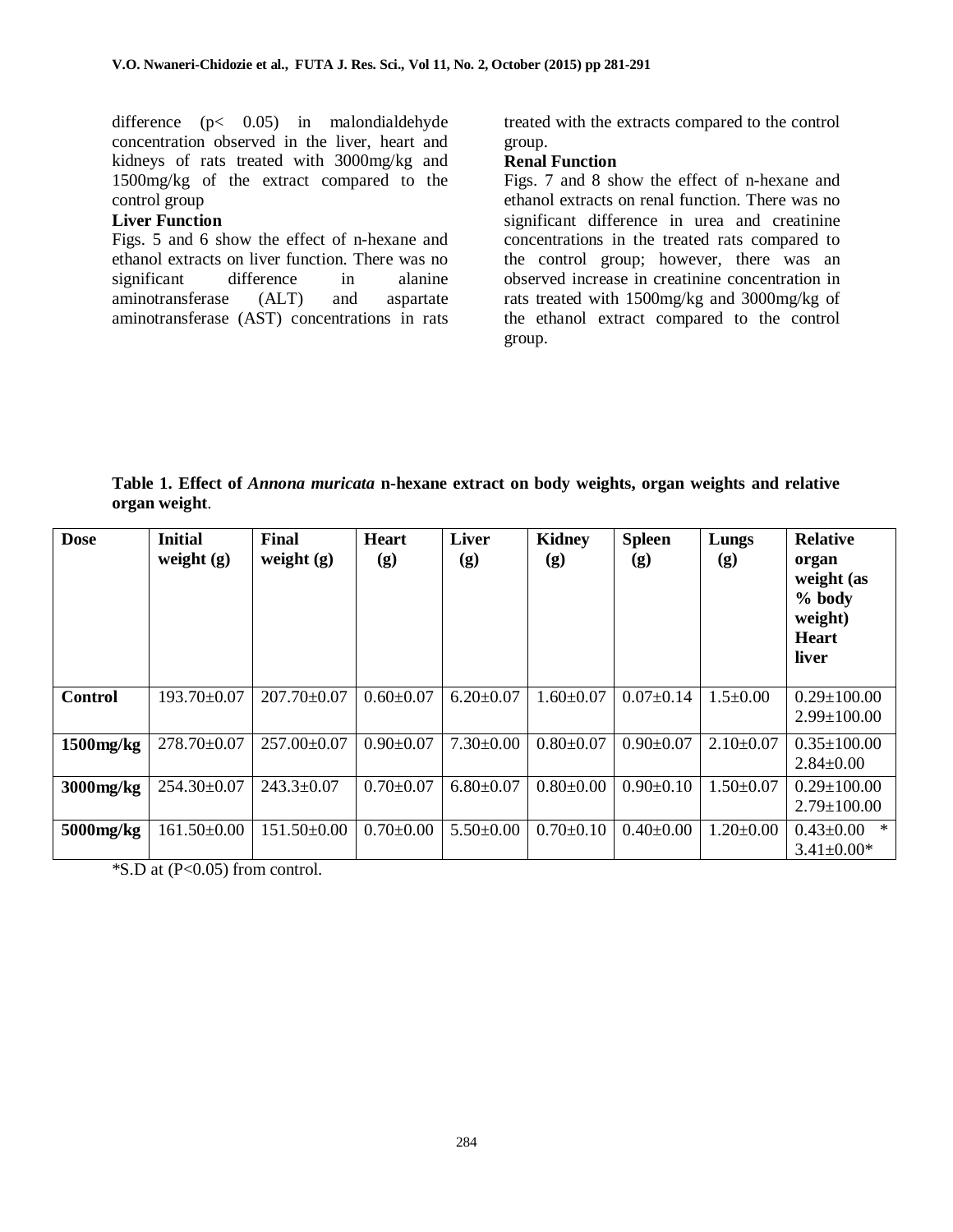| <b>Dose</b>     | <b>Initial</b><br>weight $(g)$ | Final<br>weight<br>(g) | <b>Heart</b><br>$\left( \mathbf{g}\right)$ | <b>Liver</b><br>(g) | <b>Kidney</b><br>(g) | <b>Spleen</b><br>(g) | Lungs<br>(g)    | <b>Relative</b><br>organ<br>weight<br>(as 9/6 body)<br>weight) |
|-----------------|--------------------------------|------------------------|--------------------------------------------|---------------------|----------------------|----------------------|-----------------|----------------------------------------------------------------|
|                 |                                |                        |                                            |                     |                      |                      |                 | <b>Heart</b><br>liver                                          |
| <b>Control</b>  | 193.70±0.07                    | $207.70 \pm 0.07$      | $0.60 \pm 0.07$                            | $6.20 \pm 0.07$     | $1.60 \pm 0.07$      | $0.07 \pm 0.14$      | $1.5 \pm 0.00$  | $0.29 \pm 100.00$<br>$2.99 \pm 100.00$                         |
| $1500$ mg/ $kg$ | 253.70±0.00                    | $221.00 \pm 0.07$      | $0.70 \pm 0.00$                            | $6.20 \pm 0.00$     | $0.70 \pm 0.07$      | $0.80 + 0.07$        | $1.30 \pm 0.07$ | $0.32 \pm 0.00$<br>$2.81 \pm 0.00$                             |
| 3000mg/kg       | 258.30±0.07                    | $188.3 \pm 0.07*$      | $0.90 \pm 0.00$                            | $5.90 \pm 0.07$     | $0.70 \pm 0.00$      | $0.90 \pm 0.07$      | $1.00 \pm 0.07$ | $0.48 \pm 0.00$<br>$3.13 \pm 100.00$                           |
| 5000mg/kg       | 258.00±0.00                    | $213.50\pm0.00*$       | $0.70 \pm 0.00$                            | $6.10\pm0.00$       | $0.70 \pm 0.07$      | $0.90+0.00$          | $1.50 \pm 0.30$ | $0.33 \pm 100.00$<br>$2.86 \pm 0.00$                           |

**Table 2. Effect of** *Annona muricata* **ethanol extract on body weights, organ weights and relative organ weight**



**Fig.1. Effect of n-hexane extract of** *Annona muricata* **seed on lipid profile** \*S.D at (P<0.05) from control.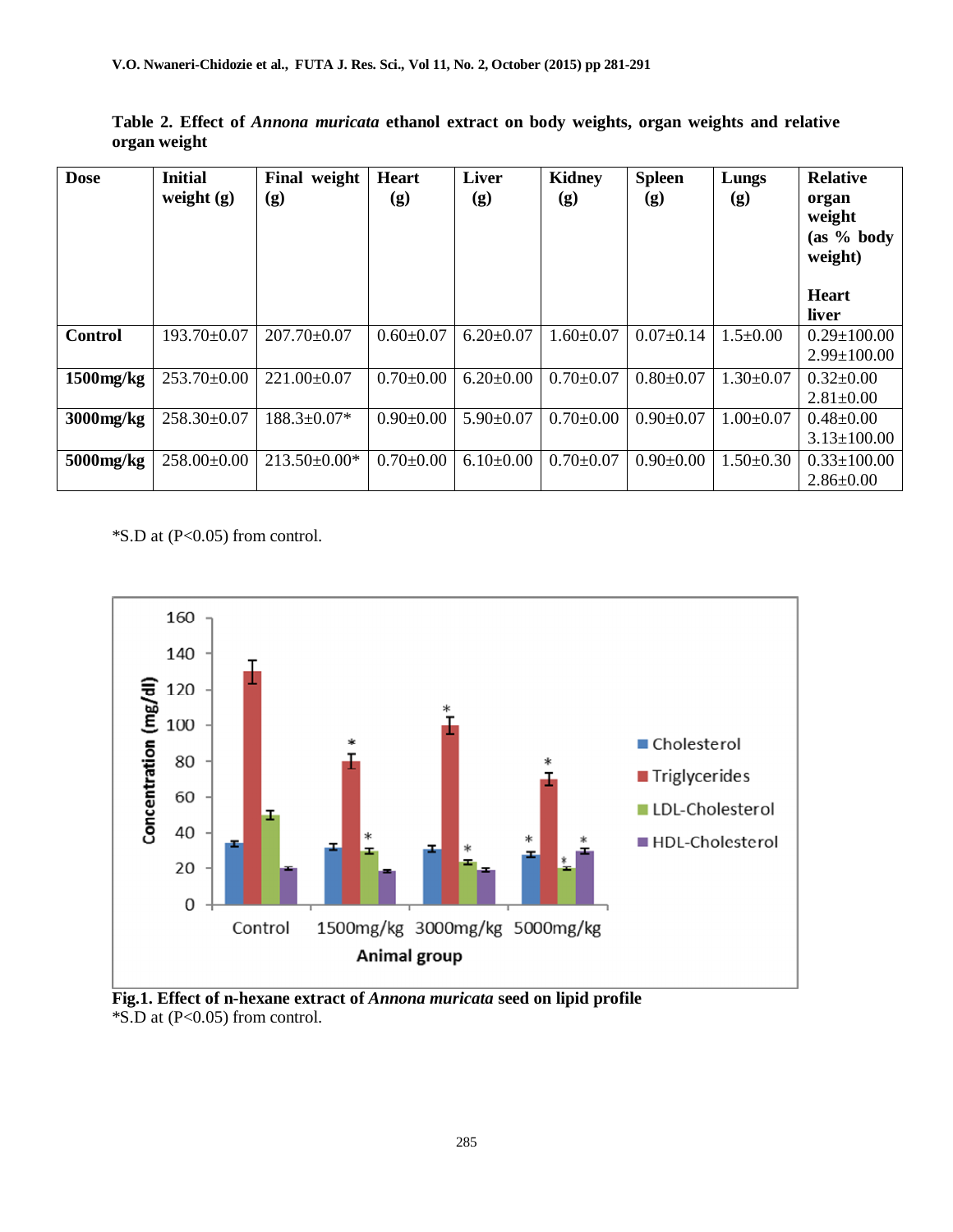

**Fig 2. Effect of ethanol extract of** *Annona muricata* **seed on lipid profile.**



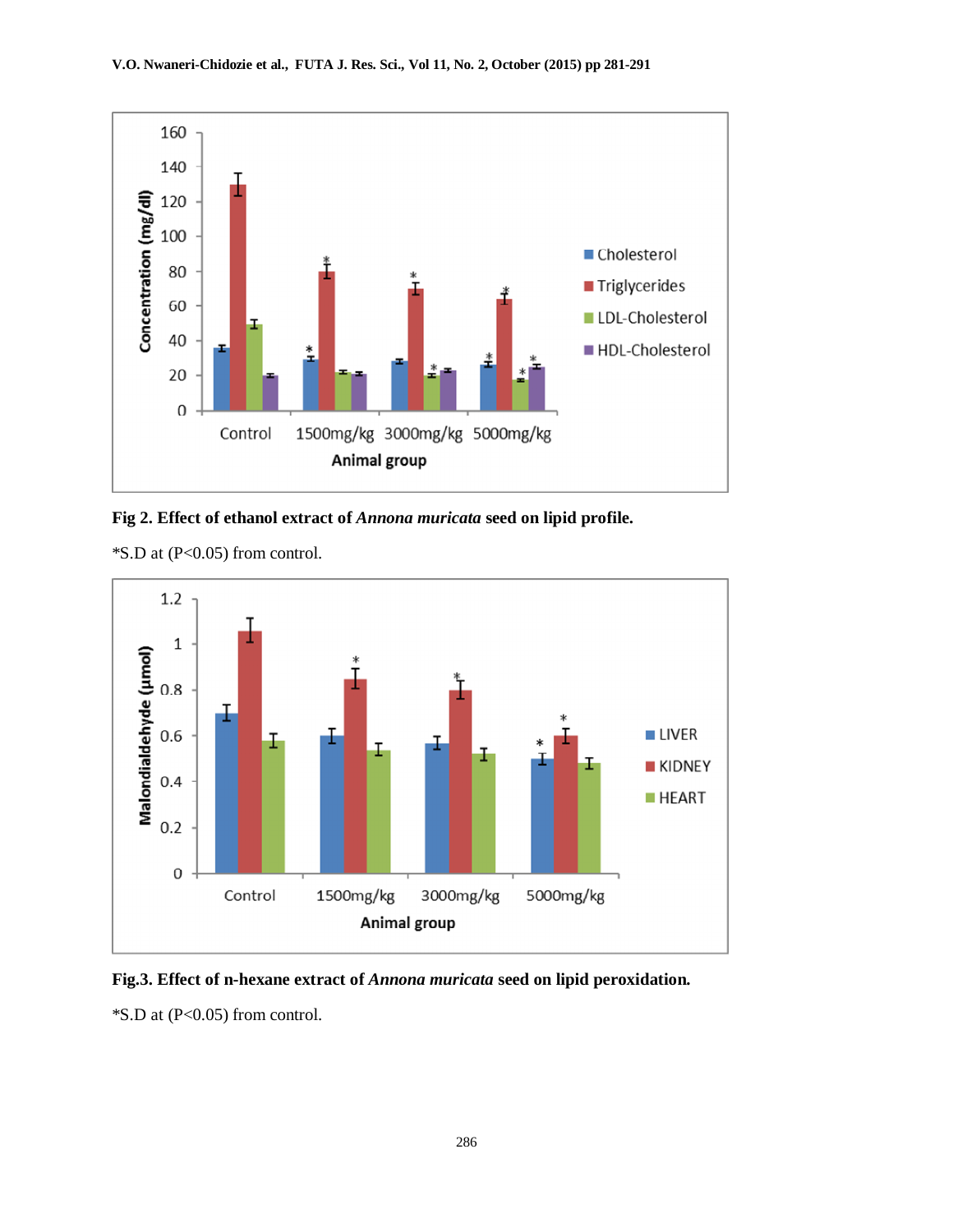

**Fig.4. Effect of ethanol extract of** *Annona muricata* **seed on lipid peroxidation.**



**Fig.5. Effect of n-hexane extract of** *Annona muricata* **seed on liver function**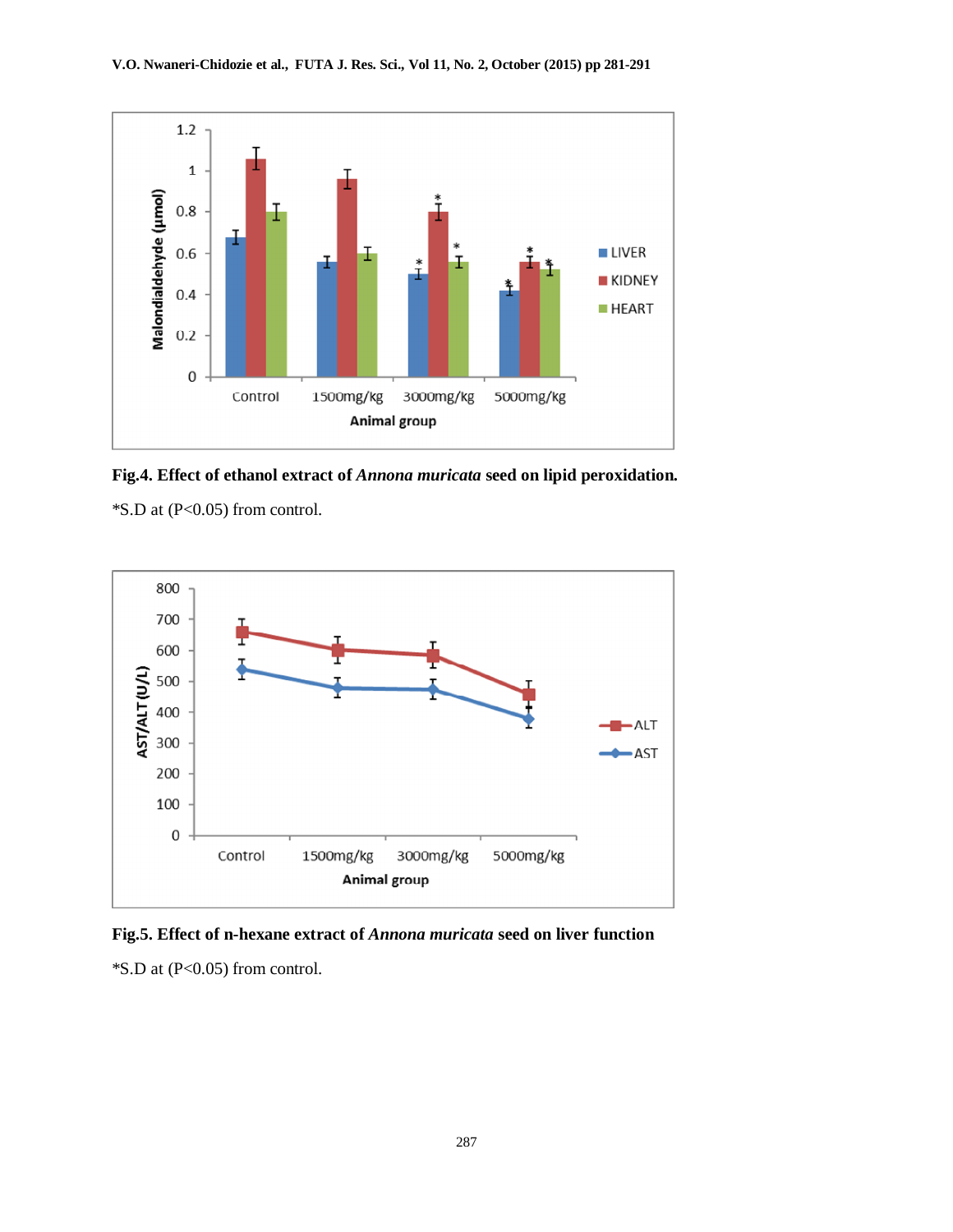

**Fig.6. Effect of ethanol extract of** *Annona muricata* **seed on liver function.**



**Fig.7 Effect of n-hexane extract of** *Annona muricata* **seed on renal function**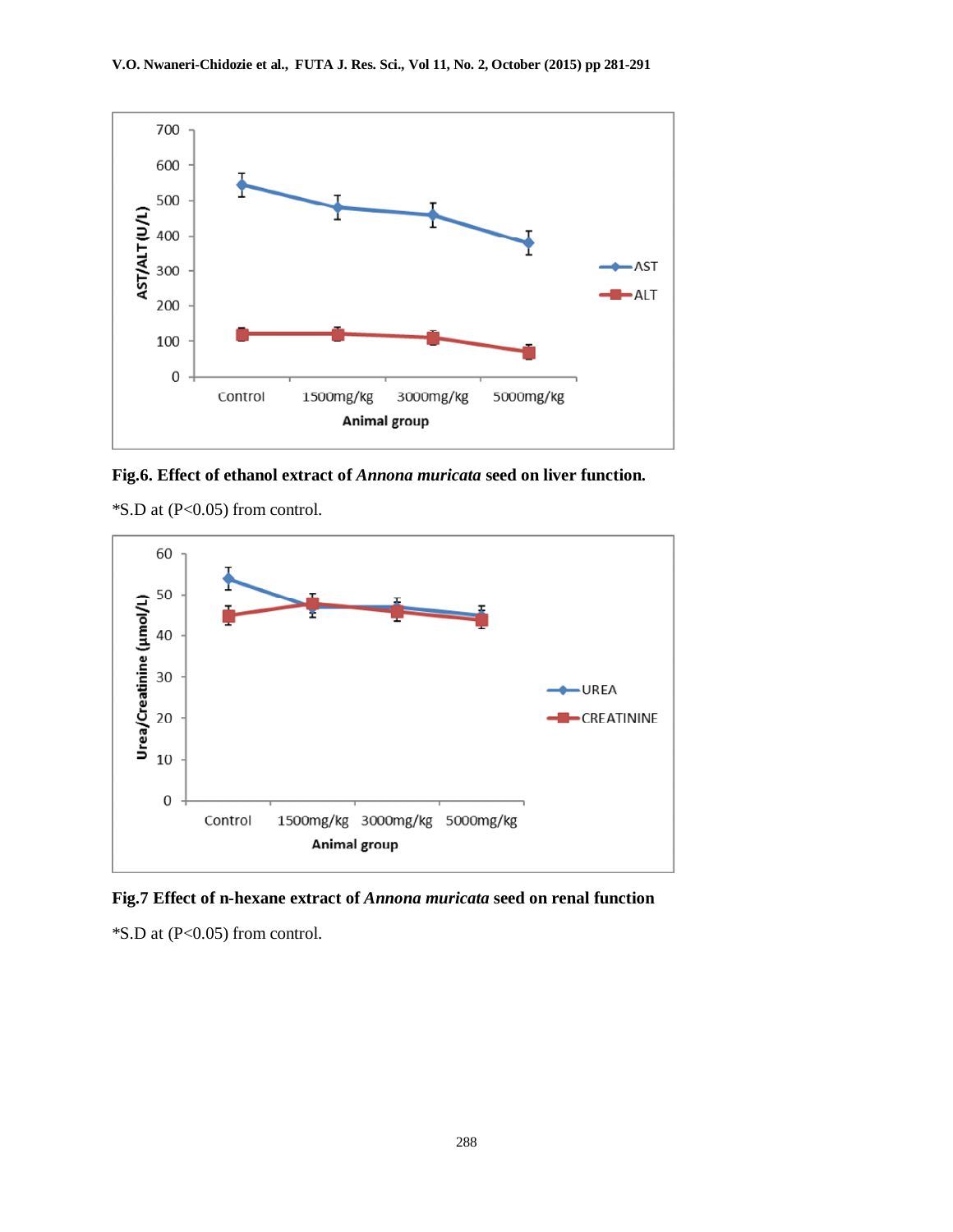

Fig.8. Effect of ethanol extract of *Annona muricata* seed on renal function

 $\text{*S.D}$  at (P<0.05) from control.

#### **DISCUSSION**

Medicinal plants such as Pacific yew (the original source of the cancer drug, taxol), opium poppy etc. have been used for centuries as remedies for human diseases because they contain components of therapeutic value (Musa *et al.,* 2011). However, plants are very complex in their composition and their therapeutic activity depends on their chemical constituents, these in turns according to age, geographical location and harvesting processes.

Intensive chemical investigations of the leaves and seeds of *Annona muricata* have resulted in the isolation of a great number of acetogenins. The isolated compounds displayed some of the interesting biological and pharmacological activities, such as antitumoral, antiparasitic and pesticidal properties (Christophe *et al.,* 2011). In the present study, a decrease in final body weight was observed in rats treated with both nhexane and ethanol extracts compared to the control group. The observed weight loss in the treated animals could be as a result of increased activity of lipoprotein lipase or due to increased metabolic reaction as a result of the administered extracts. This is an indication that these extracts could be useful in the management and treatment of obesity.

High serum levels of total cholesterol, LDLcholesterol and triglycerides leads to cardiovascular diseases and atherosclerosis (Adeyemi *et al*., 2009). Decrease in LDLcholesterol, cholesterol and triglycerides were observed in rats treated with n-hexane and ethanol extracts. There is a substantial evidence that lowering the total cholesterol, particularly LDL-C level will lead to a reduction in the incidence of coronary heart disease (Adeyemi *et al*., 2009). The probable mechanism of cholesterol reduction could be by the inhibition of the 3-hydroxy-3-methylglutaryl coenzyme A (HMG-CoA) reductase which is the rate-limiting enzyme of cholesterol biosynthesis or reduction in the absorption of cholesterol from the intestines. The ability of these extracts to selectively reduce total cholesterol through the reduction of LDL-C components could be beneficial in preventing atherosclerotic conditions and thereby reducing the possibilities of coronary heart diseases in general.

In the human body, high levels of triglycerides in the bloodstream have been linked to atherosclerosis and, by extension, the risk of heart disease and stroke (Lampe *et al.,* 1983). The reduction in the triglycerides levels as observed in the present study could be as a result of the increased activities of both lipoprotein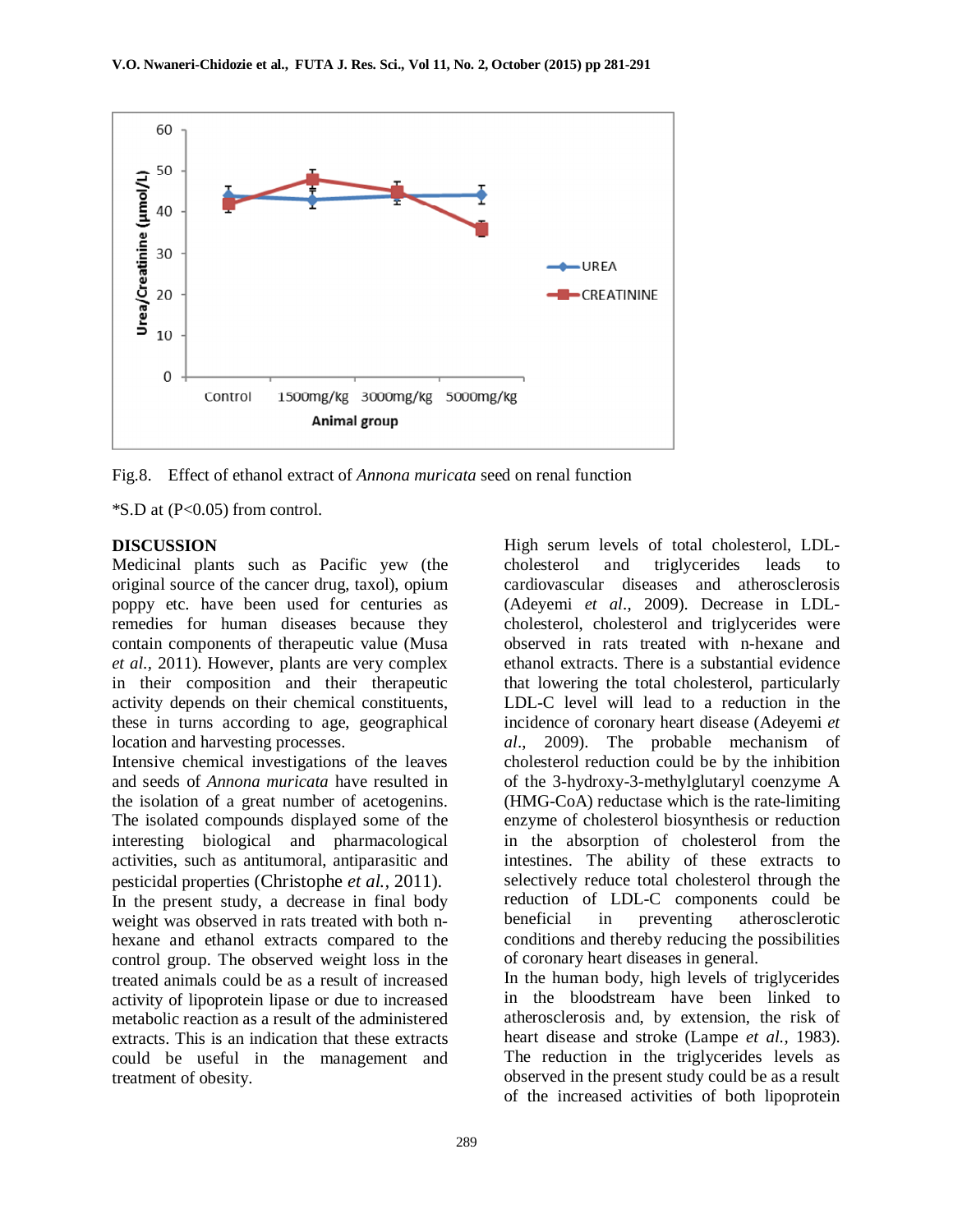lipase and the hormone sensitive lipase. This result is similar to that of Raman *et al*. (2014) on methanolic extract of edible mushroom *pleurotus djarmor var. roseus*. This is also a pointer that *Annona muricata* seed extracts could be a potent chemotherapeutic agent in the treatment of heart diseases as well as stroke.

There was also a significant increase  $(p < 0.05)$ in the HDL-cholesterol levels, especially at the dose of 5000mg/kg of the treated rats. However there was no significant increase in HDL-C of other treated groups compared to the control group. This suggests that the anti atherogenic effects of these extracts may not necessarily be by changes in the proportions of lipoprotein cholesterol fractions. This result conforms to the reports of (Aouadi *et al.,* 2000) on fresh garlic.

Lipid peroxidation (LPO) was investigated in this study by assessing the levels of TBARS (malondialdehyde) in the liver, heart and kidneys of the experimental animals. Increased lipid peroxidative status in membranes indicates membrane and tissue damage as a result of the generation of free radicals. In addition, endproducts of lipid peroxidation may be mutagenic and carcinogenic (Marnett, 1999). In the present study, there was a significant decrease  $(p< 0.05)$ in malondialdehyde levels in the heart, liver and kidneys of rats treated with both ethanol and nhexane extracts. The observed trend in LPO of the treated rats indicates a decrease in oxidative stress and membrane damage of the treated rats.

Figs. 5 and 6 represent the changes in the activities of aspartate and alanine transaminases (AST and ALT). Elevated levels of these serum enzymes are indicative of cellular leakage and loss of functional integrity of the liver cell membrane (Watkins and Seef, 2006). In the present study, there was no significant difference in the activities of AST and ALT between the control, the n-hexane and ethanol extract treated groups. This suggests that both extracts have no damaging effect on the liver.

A simultaneous increase in serum creatinine and urea concentrations could be a sign of impaired renal function. But as shown in figs. 7 and 8, there was no significant difference in urea and creatinine concentration of animals treated with 3000 and 5000mg/kg of n-hexane extract compared to the control group. However there was an observed increase in creatinine levels of

the 1500 and 3000mg/kg of the ethanol extract treated groups. This observation does not pose a physiologic problem, because urea level was not simultaneously increased. This suggests that the extracts have no deleterious effect on renal function.

The present study revealed that ethanol and nhexane seed extracts of *Annona muricata*, influenced lipid metabolism in the experimental rats. The extract significantly reduced LDLcholesterol and triglycerides in the treated rats. There was also a significant decrease in the final body weights of the treated animals. Therefore *Annona muricata* seed extracts could be a potent therapeutic agent for the management of free radical mediated chronic diseases such as coronary heart diseases and obesity.

However, further work is required to unravel the mechanism of hypolipidemic effect of these extracts.

# **REFERENCES**

**Adeyemi, D.O., Komolafe, O.A., Adewole, S.O. and Obuotor, E.M**. (2009). Anti Hyperlipidemic

Activities of *Annona muricata* (Linn). The Internet Journal of Alternative Medicine **7** (1): 1.

**Allain, C.C., Poon, L.S. and Chan, C.S.G**. (1974). Enzymatic determination of total serum cholesterol.

Clinical Chemistry 26: 470-475.

**Aouadi, R., Aovidef, A., Elkadhi, A., Ben Rayana, C., Jaafoura, H., Tritar, B. and Nagati, K**. (2000).

Effect of fresh Garlic (*Allium sativum*) on lipid metabolism in Male Rats. Nutritional Research. 20 (2): 273-280.

**Arthur, F.K.N., Woode, E., Terlabi, E.O., and Larbie, C**. (2011). Evaluation of acute and subchronic toxicity of *Annona muricata*(Linn.) aqueous

extract in animals. European Journal of Experimental Biology 1(4): 115-124

**Christophe, G., Alain, L., Reynald, H., Olivier, L., Laurent, S., and Musa, D.A. and Nwodo, O.F.C.** 

 **and Ojogbane, E.** (2011). Isolation and structure elucidation of sabadelin, an acetogenin from